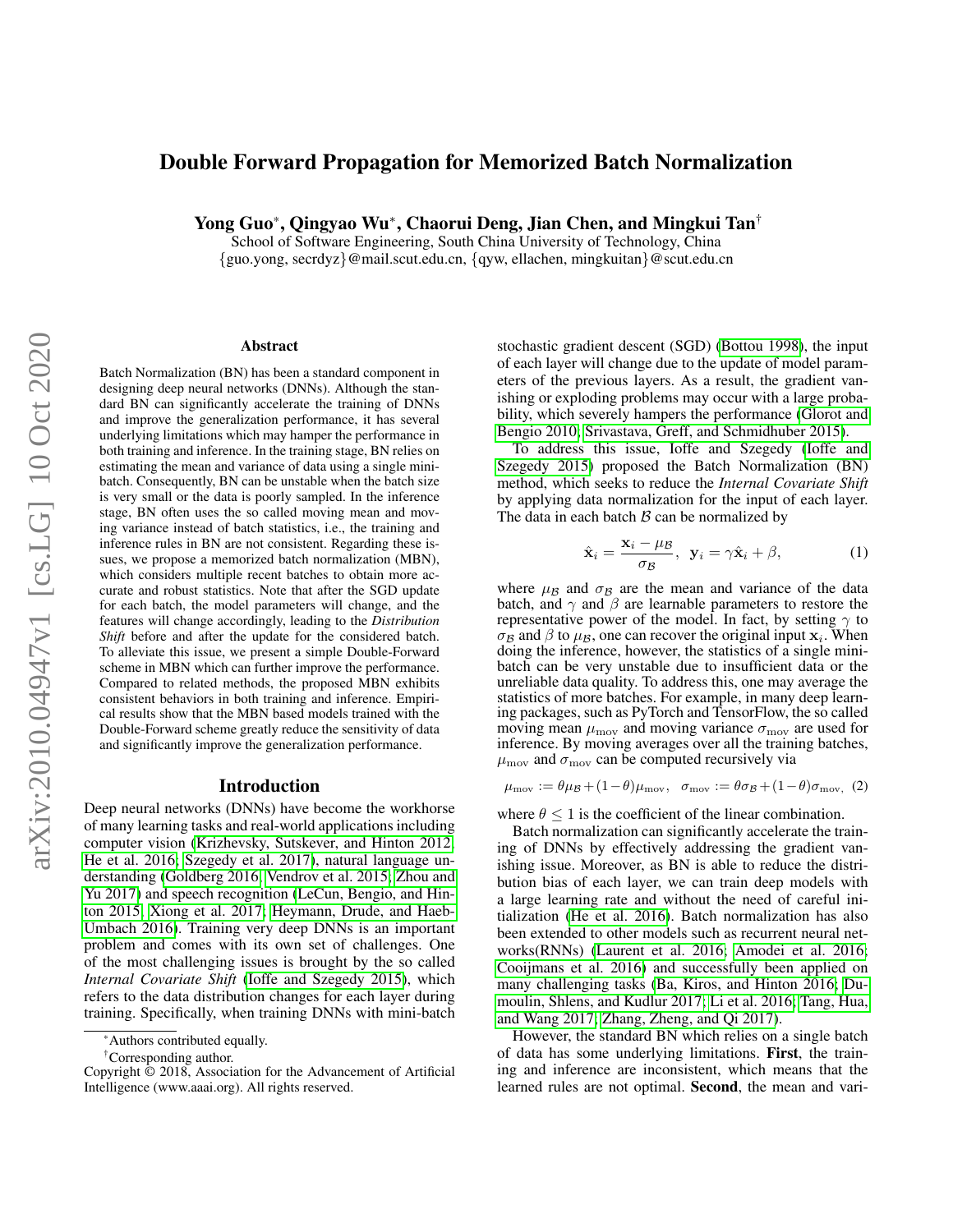ance computed on a small batch can be inaccurate and unstable. In this sense, batch normalization with a single batch may fail when the batch size is very small (even a single sample) [\(Ba, Kiros, and Hinton 2016;](#page-7-16) [Salimans and Kingma](#page-7-21) [2016\)](#page-7-21). Moreover, the normalization is sensitive to data quality. Even if the data batch is sufficiently large, the input distribution can still vary greatly due to the strong dependency on sampled data at each iteration.

To amend the above issues, a straightforward approach is to take more batches to estimate the data statistics, such as the moving mean  $\mu_{\text{mov}}$  and moving variance  $\sigma_{\text{mov}}^2$  [\(Dinh,](#page-7-22) [Sohl-Dickstein, and Bengio 2016\)](#page-7-22). However, directly applying moving mean and moving variance may incur convergence issues and blow up the model [\(Ioffe and Szegedy](#page-7-9) [2015\)](#page-7-9). One possible reason, as argued in [\(Ioffe and Szegedy](#page-7-9) [2015;](#page-7-9) [Ioffe 2017\)](#page-7-23), is that while gradient step is designed to decrease the loss, the normalization step would cancel the effect of these changes in the loss, leading to little performance improvement but an unbounded growth of model parameters. Another reason can be the inaccurate moving mean and variance, which are simple weighted sum of means and variances at previous iterations. Instead, we propose a memorized batch normalization (MBN) method which directly considers the mean and variance of the data from multiple batches.

In MBN, we consider multiple batches, but pay particular attention on the current batch and the next batch. In this setting, the current batch will have non-negligible distribution shift when going to the next iteration due to the update of model parameters, which will lead to inaccurate estimation of mean and variance for the next iteration. Regarding this issue, we present a Double-Forward training scheme by simply performing one additional forward propagation, which can further improve the learning performance.

In this paper, we make the following contributions:

- We propose a memorized batch normalization (MBN) method which considers data information from multiple recent batches (or all batches in an extreme case) rather than a single batch to produce more accurate and stable statistics. Since MBN considers data information from multiple batches, SGD with a very small batch sizes can be still applied to train DNNs.
- We propose a Double-Forward scheme to address the issue of distribution shift among iterations in MBN. Thus, the estimation of mean and variance at the current iteration is kept up-to-date, which benefits the training at the next iteration.
- Based on the proposed MBN, the training and inference of DNNs will share the same normalization and forward propagation rules. Empirical results show that, equipped with the proposed MBN and training scheme, DNN models exhibit improved generalization performance compared to several state-of-the-arts.

# Related Studies

To alleviate *Internal Covariate Shift*, one can whiten the output of each layer, but it turns out to be very computationally expensive [\(Wiesler et al. 2014;](#page-7-24) [Raiko, Valpola, and LeCun](#page-7-25) [2012\)](#page-7-25). Batch Normalization (BN) [\(Ioffe and Szegedy 2015\)](#page-7-9) approximates the whitening by normalizing the layer activations using data statistics of the current mini-batch. However, while BN only considers single batch statistics during training, the moving mean and moving variance are utilized for inference, which brings in a representation gap between training and inference.

Another kind of methods conducts normalization using the model parameters rather than data statistics, such as Weight Normalization (WN) [\(Salimans and Kingma 2016\)](#page-7-21) and Normalization Propagation (NormProp) [\(Arpit et al.](#page-7-26) [2016\)](#page-7-26). WN proposes to use model parameters to normalize the layer activations but does not guarantee its effectiveness on nonlinear components. NormProp further extends the parameter-based normalization method to more kinds of operations, including convolution, linear transformation, and ReLU activation [\(Nair and Hinton 2010\)](#page-7-27), by performing layer-wise normalization. However, the assumption that the input of each layer has to follow  $N(0, 1)$  is too strong. Especially for ReLU, after discarding the negative part of samples, the residual positive part does not follow the normal distribution. Thus, the input of the next layer will not satisfy this assumption. Moreover, the harmful effects of failing the assumption will accumulate as the model goes deeper.

Recently, performing normalization using multiple batches has been studied in several works. AdaBN [\(Li et](#page-7-18) [al. 2016\)](#page-7-18) apply data normalization over all the samples using a pre-trained model for domain adaptation. [\(Dinh,](#page-7-22) [Sohl-Dickstein, and Bengio 2016\)](#page-7-22) proposes to combine the current batch statistics with the moving averages to stabilize the training with data normalization. While preparing this work, we were aware that Ioffe had proposed Batch Renormalization (BRN) [\(Ioffe 2017\)](#page-7-23) method very recently, which has similar motivations with ours. Batch Renormalization aims to gradually make use of popular statistics  $\mu_{\text{mov}}, \sigma_{\text{mov}}$ by projecting the single batch normalized values  $\hat{\mathbf{x}}_i$  to its moving averages normalized values  $y_i$  during training, which can be computed by an affine function:

$$
\mathbf{y}_i = r\hat{\mathbf{x}}_i + d,\tag{3}
$$

with r and d being set to  $\text{clip}_{\frac{1}{r_{\text{max}},r_{\text{max}}}}\left(\frac{\sigma_{\text{B}}}{\sigma_{\text{mov}}}\right)$  and  $clip_{[-d_{\text{max}}, d_{\text{max}}]} \frac{\mu_B - \mu_{\text{mov}}}{\sigma_{\text{mov}}}$ , respectively. Specifically, the parameters are set to  $r_{\text{max}} = 1, d_{\text{max}} = 0$  at the early training stage, which makes the affine function an identity mapping, and reduces the BRN to the original Batch Normalization. Then the parameters are gradually relaxed to  $r_{\text{max}} = 3, d_{\text{max}} = 5$ . However, BRN still uses the moving averages during inference. In this sense, once the clip operations take effect, the training and inference will show inconsistent behaviors. Moreover, Batch Renormalization uses a "fairly high" decay rate  $\theta$  in Eqn. [\(2\)](#page-0-0) to update the moving averages, thus these moving averages can be very close to the current batch statistics  $\mu_B$ ,  $\sigma_B$  and BRN can be close to BN. Unlike BRN, our method takes multiple batches to perform normalization during the whole training procedure and keep the consistent behaviors in forward and backward propagations.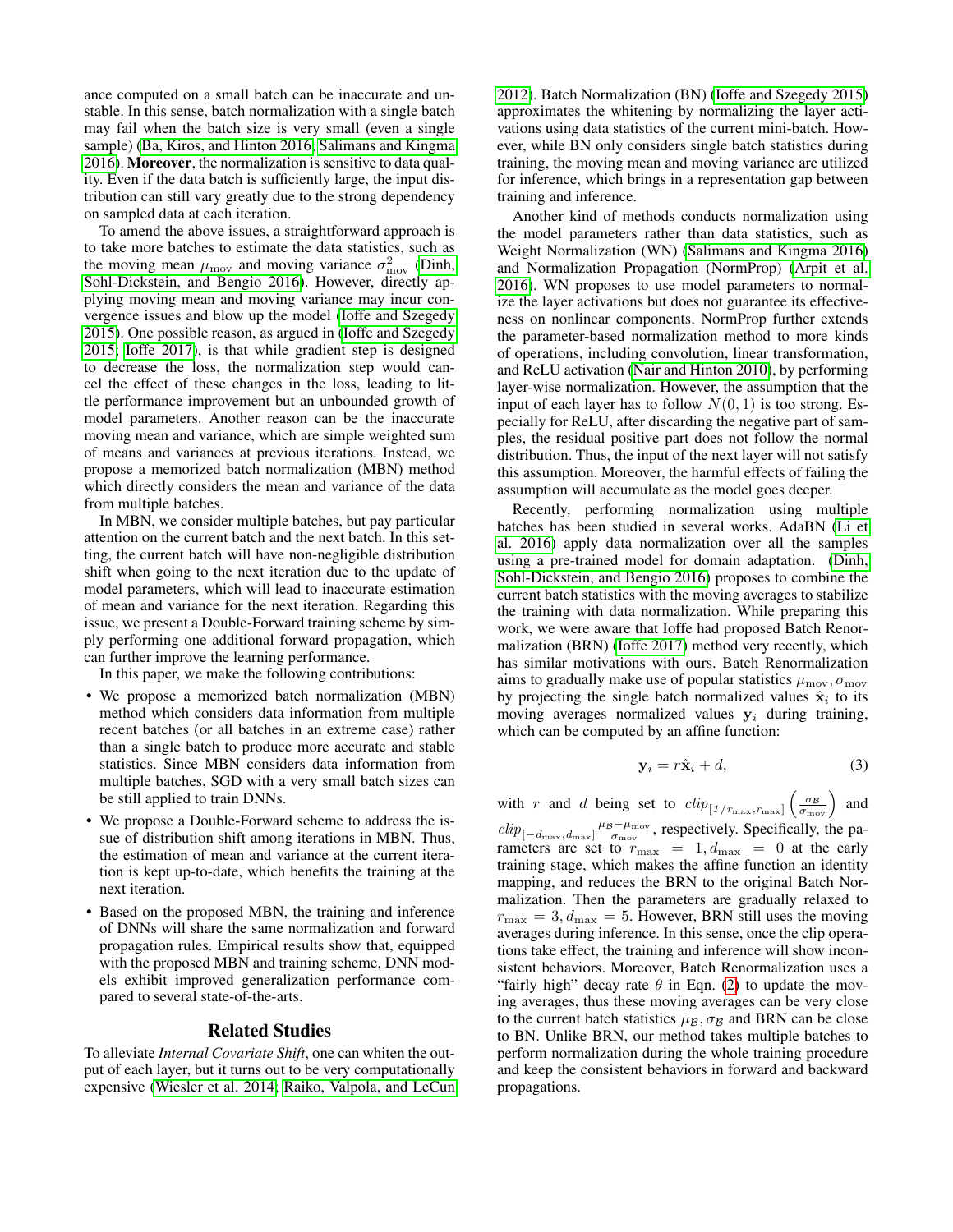# Memorized Batch Normalization

In this section, we propose to use memorized statistics over multiple batches for data normalization. After that, to alleviate the distribution shift issue incurred by SGD update, we present an effective Double-Forward training scheme.

#### Memorized Statistics

Normalization depending on single data batch can be inaccurate and unstable when the batch size is very small or the data is poorly sampled [\(Li et al. 2016\)](#page-7-18). A natural solution is to take multiple batches into account to obtain more accurate mean and variance [\(Dinh, Sohl-Dickstein, and Ben](#page-7-22)[gio 2016\)](#page-7-22). Specifically, [\(Dinh, Sohl-Dickstein, and Bengio](#page-7-22) [2016\)](#page-7-22) performs the normalization by combining the batch mean and batch variance with the moving mean and moving variance:

<span id="page-2-2"></span>
$$
\mu_{\text{mov}} = \frac{\sum_{i=1}^{T} \alpha_i \cdot n_i \mu_i}{\sum_{i=1}^{T} \alpha_i \cdot n_i}, \ \sigma_{\text{mov}}^2 = \frac{\sum_{i=1}^{T} \alpha_i \cdot n_i \sigma_i^2}{\sum_{i=1}^{T} \alpha_i \cdot n_i}, \ \ (4)
$$

where T is the number of iterations,  $\alpha_i$  is the weight for the *i*-th batch and  $n_i$  denotes the number of samples in the batch. However, performing normalization directly using moving mean and moving variance may incur convergence issue [\(Ioffe and Szegedy 2015\)](#page-7-9).

Differently, we propose a memorized batch normalization (MBN) which directly considers the mean and variance of the data from multiple batches. Specifically, MBN considers the data of the current batch and the recent  $k$  batches, which means that we take  $(k + 1)$  batches as a large batch to compute the corresponding mean and variance. Then, these estimations are utilized to normalize the layer activations for the next iteration. Let  $\mathbf{x}_i^{(j)}$  be the *j*-th sample of the *i*-th batch. Then, the memorized statistics for the data of all  $(k + 1)$ batches can be computed by

<span id="page-2-0"></span>
$$
\hat{\mu} = \frac{\sum_{i=1}^{k+1} \alpha_i \sum_{j=1}^{n_i} \mathbf{x}_i^{(j)}}{\sum_{i=1}^{k+1} \alpha_i n_i}, \hat{\sigma}^2 = \frac{\sum_{i=1}^{k+1} \sum_{j=1}^{n_i} \alpha_i (\mathbf{x}_i^{(j)} - \hat{\mu})^2}{\sum_{i=1}^{k+1} \alpha_i n_i},
$$
\n(5)

where  $\hat{\mu}$  and  $\hat{\sigma}^2$  denote the mean and variance, respectively. Here,  $\alpha_i$  denotes the weight of the *i*-th pair of mean and variance in memory. And  $\alpha_{k+1} = 1$  is set for the current batch mean and batch variance by default. Eqn. [\(5\)](#page-2-0) can be equivalently transformed into the following form:

<span id="page-2-1"></span>
$$
\hat{\mu} = \frac{\sum_{i=1}^{k+1} \alpha_i \cdot n_i \mu_i}{\sum_{i=1}^{k+1} \alpha_i \cdot n_i}, \ \hat{\sigma}^2 = \frac{\sum_{i=1}^{k+1} \alpha_i \cdot n_i \left( (\mu_i - \hat{\mu})^2 + \sigma_i^2 \right)}{\sum_{i=1}^{k+1} \alpha_i \cdot n_i},\tag{6}
$$

where  $\mu_i$  and  $\sigma_i$  denotes the estimations of mean and variance for the  $i$ -th batch. Note that if the batch size is kept the same for all the batches, the  $n_i$  in [\(6\)](#page-2-1) can be cancelled out. Different from [\(4\)](#page-2-2), the variance  $\hat{\sigma}^2$  in [\(6\)](#page-2-1) considers the statistics among batches with a *correction* term  $(\mu_i - \hat{\mu})^2$ . The correction term considers the distribution shift of previous iterations, which will alleviate the estimation bias of mean and variance for the current SGD update.

According to Eqn. [\(6\)](#page-2-1), when computing  $\hat{\mu}$  and  $\hat{\sigma}^2$ , we only need to record the mean and variance in memory rather than the whole feature map of each layer. Therefore, the computation of  $\hat{\mu}$  and  $\hat{\sigma}$  is quite simple and MBN exhibits comparable time complexity to BN.

Similar to BN, in MBN, we also use a learnable pair of parameters  $\gamma$  and  $\beta$  to conduct normalization by

<span id="page-2-3"></span>
$$
\hat{\mathbf{x}}_i^{(j)} = \frac{\mathbf{x}_i - \hat{\mu}}{\hat{\sigma}}, \ \mathbf{y}_i^{(j)} = \gamma \hat{\mathbf{x}}_i^{(j)} + \beta. \tag{7}
$$

The parameters  $\gamma$  and  $\beta$  are capable of restoring the original representations if the model is not optimal.

Backward Propagation. When doing the training, we need to propagate the gradients through MBN transformation via backward propagation. Based on the chain rule, we can compute the gradients of MBN for the data of the current batch  $\mathcal{B}_{k+1}$  as follows:

<span id="page-2-4"></span>
$$
\frac{\partial \ell}{\partial \mathbf{x}_{k+1}^{(j)}} = \frac{\partial \ell}{\partial \mathbf{y}_{k+1}^{(j)}} \cdot \gamma,
$$
\n
$$
\frac{\partial \ell}{\partial \hat{\sigma}^2} = -\frac{1}{2} \sum_{j=1}^{n_{k+1}} \frac{\partial \ell}{\partial \mathbf{x}_{k+1}^{(j)}} (\mathbf{x}_{k}^{(j)} - \hat{\mu})(\hat{\sigma}^2 + \epsilon)^{-3/2},
$$
\n
$$
\frac{\partial \ell}{\partial \hat{\mu}} = \sum_{j=1}^{n_{k+1}} \frac{\partial \ell}{\partial \mathbf{x}_{k+1}^{(j)}} \frac{-1}{\sqrt{\hat{\sigma}^2 + \epsilon}} - 2 \frac{\partial \ell}{\partial \hat{\sigma}^2} \frac{\sum_{i=1}^{k+1} \alpha_i n_i (\mu_i - \hat{\mu})}{\sum_{i=1}^{k+1} \alpha_i n_i},
$$
\n
$$
\frac{\partial \ell}{\partial \mathbf{x}_{k+1}^{(j)}} = \frac{\partial \ell}{\partial \hat{\mathbf{x}}_{k+1}^{(j)}} \frac{1}{\sqrt{\hat{\sigma}^2 + \epsilon}} + \frac{\partial \ell}{\partial \hat{\sigma}^2} \frac{2}{\sum_{i=1}^{k+1} \alpha_i n_i} (\mathbf{x}_{k+1}^{(j)} - \hat{\mu})
$$
\n
$$
+ \frac{\partial \ell}{\partial \hat{\mu}} \frac{1}{\sum_{i=1}^{k+1} \alpha_i n_i},
$$
\n
$$
\frac{\partial \ell}{\partial \gamma} = \sum_{j=1}^{n_{k+1}} \frac{\partial \ell}{\partial \mathbf{y}_{k+1}^{(j)}} \mathbf{x}_{k+1}^{(j)},
$$
\n
$$
\frac{\partial \ell}{\partial \beta} = \sum_{j=1}^{n_{k+1}} \frac{\partial \ell}{\partial \mathbf{y}_{k+1}^{(j)}}.
$$

Forward Propagation and Inference. In MBN, once the parameters  $\hat{\mu}$ ,  $\hat{\sigma}^2$ ,  $\gamma$  and  $\beta$  are computed, they will be fixed and used for the Forward Propagation in the training stage or in the testing stage as in [\(7\)](#page-2-3). In other words, in MBN, the training and inference become consistent since they share the same rules.

#### Dynamic Setting of Weights

Due to the distribution shift incurred by SGD update, the more recent batch should be more important for the current iteration. We thus assign larger weights  $\alpha$  on the more recent batches. Similar to [\(Dinh, Sohl-Dickstein, and Bengio](#page-7-22) [2016\)](#page-7-22), we set

$$
\alpha_i = \eta^{k-i}, \ \forall \ 1 \leq i \leq k
$$

where  $\eta \leq 1$  is a weight decaying parameter. Note that when  $i = k$ , we set  $\alpha_k = 1$ , which means that the importance of the most recent batch  $\mathcal{B}_k$  is equal to the current batch  $\mathcal{B}_{k+1}$ . This setting is reasonable in the sense that the distribution shift between adjacent batches is often small.

Another important issue is that, the strength of the *Distribution Shift* among iterations is time dependent. Specifically, the model parameters change more violently at the very beginning of training due to larger step size and/or large magnitude of the gradients. As a result, the statistics of different batches at the earlier stages change more significantly, leading to unstable estimations of the mean and variance.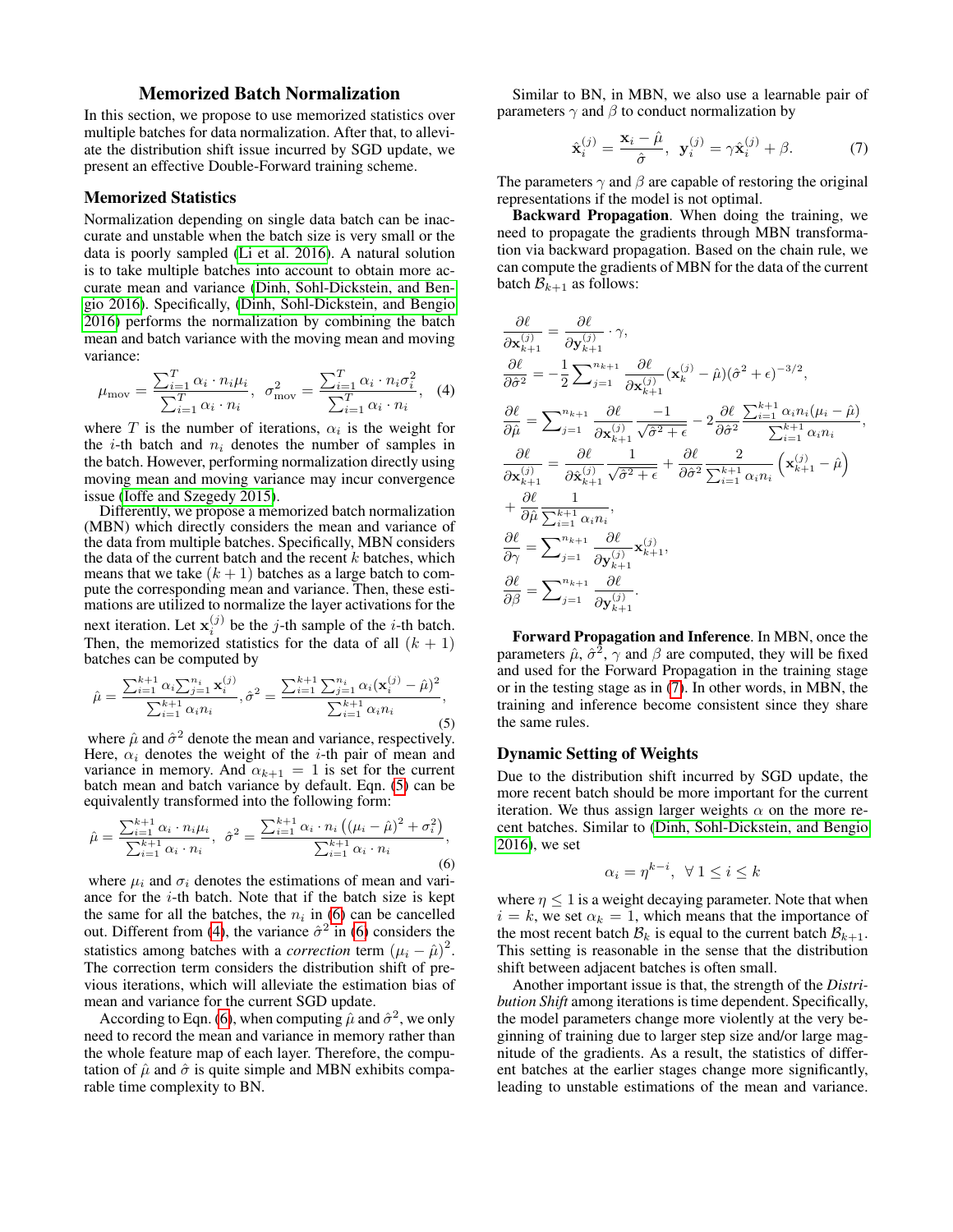To address this, we introduce an additional weight decaying parameter so that

$$
\alpha_i = \lambda \eta^{k-i},\tag{8}
$$

where  $\lambda \leq 1$ . When seting  $\lambda = 0$ , MBN is reduced to the standard Batch Normalization.

In practice, we can gradually increase  $\lambda$  from a small value after the changing of step size. For example, in the experiments of this paper, we set the parameter  $\overline{\lambda} = 0.1$  at the beginning and then change it to 0.5 and 0.9 at 40% and 60% of the training procedure. Therefore, we choose  $\lambda$  from  $\{0.1, 0.5, 0.9\}.$ 

# Double-Forward Propagation

Since MBN considers information of multiple data batches, after multiple SGD updates, the distribution shift of batches at previous iterations can accumulate to affect the resultant estimations. Especially when the memory size is very large, the previous recorded means and variances will cause an estimation bias on the mean  $\hat{\mu}$  and variance  $\hat{\sigma}$  for the current iteration.

To address this, we here propose a simple scheme, called the Double-Forward Propagation, as in Algorithm [1.](#page-3-0) Specifically, we first perform a standard forward-backward propagation to train the model. The estimations of mean and variance before updating the model parameters are used to compute the loss and gradients of the current SGD update. After updating the model parameters, we perform a second forward propagation step on the same batch using the updated weights. We then record the updated mean and variance in memory before going to the next iteration. In this way, the distribution shift caused by the change of model parameters can be significantly reduced by keeping the statistics up-todate.

# Computational Complexity

The computation of memorized statistics in MBN is a simple linear transformation over recorded means and variances, thus MBN has the same cost as BN. In practice, we observe that the backpropagation often takes twice more time than the forward propagation during training. Therefore, in the training, the Double-Forward scheme with MBN takes about 30% more time than that with BN. For the inference, MBN takes the same complexity to BN. Nevertheless, MBN based models perform data normalization with more accurate and robust statistical estimations and thus often yield better generalization performance than BN models.

#### Experiments

In this section, we evaluate the proposed MBN method in image classification tasks. We apply MBN on several wellknown models, including VGG [\(Krizhevsky, Sutskever, and](#page-7-0) [Hinton 2012\)](#page-7-0) and ResNet [\(He et al. 2016\)](#page-7-1). Note that the original VGG models proposed in [\(Krizhevsky, Sutskever,](#page-7-0) [and Hinton 2012\)](#page-7-0) do not have BN layer. However, in many popular deep learning packages such as Tensorflow, Torch and PyTorch, they have a so called "VGG-BN" model in their canonical model zoo, which add a BN layer after each

#### <span id="page-3-0"></span>Algorithm 1 Training MBN in Single Iteration.

```
Require: Recorded statistics in memory:
                                \{\mu_i\}_{i=1}^k, \{\sigma_i\}_{i=1}^k;Mean and variance of the current batch:
                                        \mu_B, \sigma_B;Weights for batches in memory: \{\alpha_i\}_{i=1}^k;
                  Learnable parameters: \gamma, \beta.
        We define \mu_{k+1} = \mu_B, \sigma_{k+1} = \sigma_B for convenience.
  1: First Forward Propagation:
  2: \hat{\mu} \leftarrow\sum_{i=1}^{k+1} \alpha_i \cdot n_i \mu_i\sum_{i=1}^{k+1} \alpha_i \cdot n_i// memorized mean
  3: \hat{\sigma}^2 \leftarrow\sum_{i=1}^{k+1} \alpha_i \cdot n_i ((\mu_i - \hat{\mu})^2 + \sigma_i^2)\sum_{i=1}^{k+1} \alpha_i \cdot n_i// memorized variance
  4: \hat{\mathbf{x}}_i^{(j)} \leftarrow \frac{\mathbf{x}_i^{(j)} - \hat{\mu}}{\sqrt{\hat{\sigma}^2 + \epsilon}}// normalization transformation
  5: \mathbf{y}_i^{(j)} \leftarrow \gamma \hat{\mathbf{x}}_i^{(j)}\frac{1}{\sqrt{2}} scale and shift
  6: Backpropagation:
  7: compute gradients \frac{\partial \ell}{\partial \gamma}, \frac{\partial \ell}{\partial \beta}, \frac{\partial \ell}{\partial x^{(j)}}\partial \mathbf{x}_{k+1}^{(j)}8: backpropagate \frac{\partial \ell}{\partial \mathbf{x}_{k+1}^{(j)}} to previous layers
  9: \gamma:=\gamma-\eta\frac{\partial \ell}{\partial \gamma},\ \ \ \beta:=\beta-\eta\frac{\partial \ell}{\partial \beta}10: Second Forward Propagation
11: compute \mu_B; record the updated mean of the current batch
12: compute \sigma_B; record the updated variance of the current batch
```
convolutional layer in the original VGG-16 model. We adopt this VGG with BN model for comparisons. For each model, we simply replace their original BN layers with the proposed MBN layers and keep the other parts unchanged. Several state-of-the-art methods are adopted as baselines, including BN [\(Ioffe and Szegedy 2015\)](#page-7-9), BRN<sup>[1](#page-3-1)</sup> [\(Ioffe 2017\)](#page-7-23) and Norm-Prop [\(Arpit et al. 2016\)](#page-7-26).

For fair comparisons, we follow the experimental settings in [\(He et al. 2016\)](#page-7-1) for in all the experiments. All compared models are implemented based on PyTorch. Without special specification, we train the models through SGD with a minibatch size of 128. The momentum for SGD is 0.9 and the weight decay is set to  $10^{-4}$ . The learning rate is initialized as 0.1 and then is divided by 10 at 40% and 60% of the training procedure, respectively. For MBN methods, we first set the parameter  $\lambda = 0.1$  and then increase it to 0.5 and 0.9 at 40% and 60% of the training procedure, which is referred to as  $\lambda = \{0.1, 0.5, 0.9\}$ . And the decaying parameter  $\eta$  in Eqn.[\(8\)](#page-2-4) is set to 0.9. All the experiments are conducted on a GPU Server with one Titan X GPU.

Datasets. In the experiments, three benchmark datasets are used: CIFAR-10, CIFAR-100 [\(Krizhevsky and Hinton](#page-7-28) [2009\)](#page-7-28) and ImageNet [\(Russakovsky et al. 2015\)](#page-7-29). CIFAR-10 contains 10 classes of 32x32 natural color images, each with 5,000 training samples and 1,000 testing samples. For CIFAR-100, it has 100 classes, each of which has 500 training samples and 100 testing samples. ImageNet contains 128 million high-resolution images belonging to 1000 categorise, and has become the canonical dataset for image clas-

<span id="page-3-1"></span><sup>&</sup>lt;sup>1</sup>We implement BRN ourselves in PyTorch.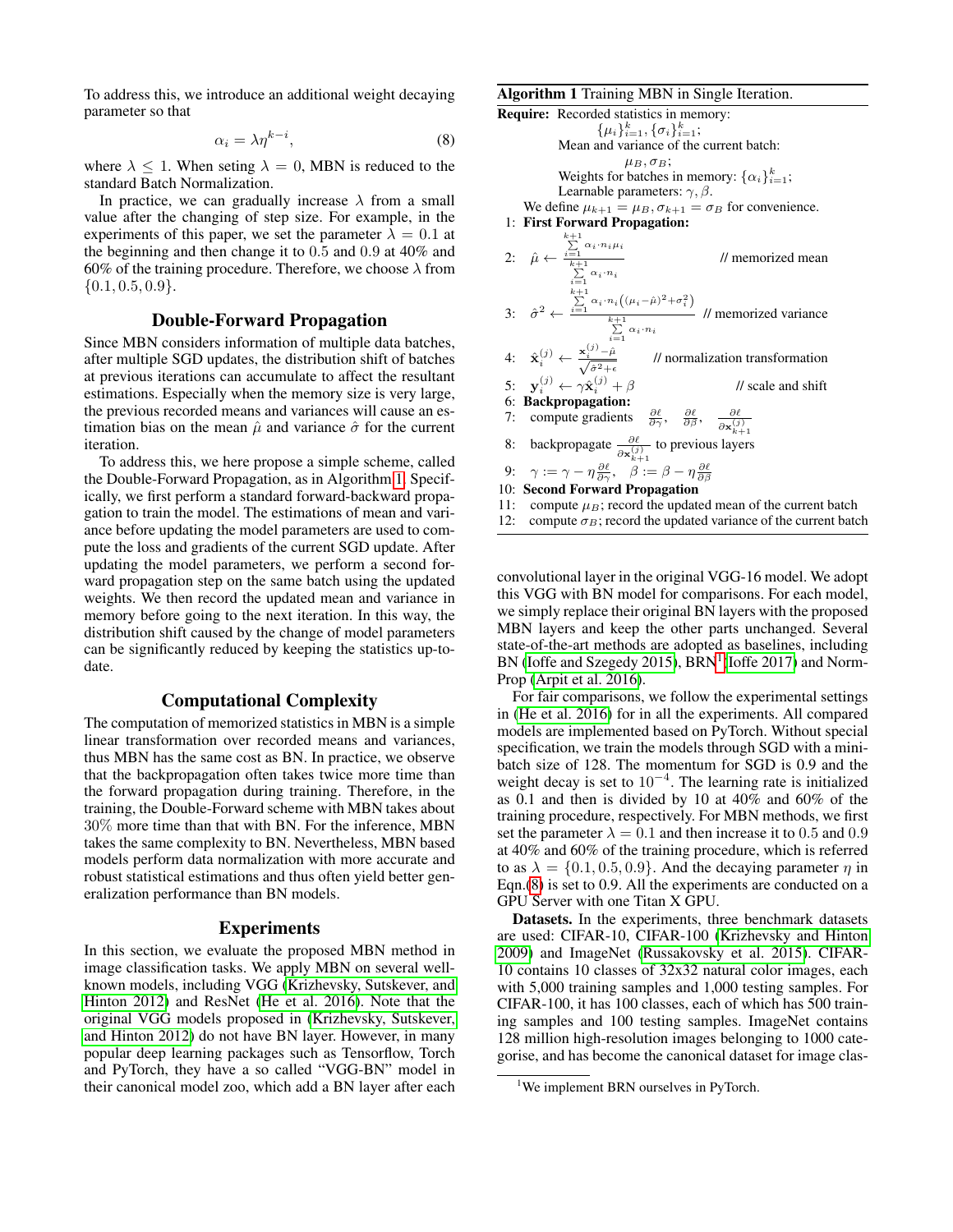

<span id="page-4-0"></span>Figure 1: Demonstration of the effectiveness of Double-Forward Propagation for MBN. Based on ResNet-56 model, BN-1 and BN-2 denote the training with BN using single forward and double forwards, respectively; While MBN-1 and MBN-2, BRN-1 and BRN-2 have the same definition.

sification, object detection and localization over the years. The form of data augmentation consists of generating image translations and horizontal reflections [\(He et al. 2016\)](#page-7-1). All the experiments are performed with 200 training epochs.

#### Demonstration of Double-Forward Propagation

To verify the effectiveness of the proposed Double-Forward scheme, we apply it to train ResNet-56 for BN, BRN and MBN. Note that NormProp conduct normalization with model parameters, but the second forward propagation cannot change the model parameters. Therefore this scheme will have no effect on NormProp in the second forward propagation. The convergence results are shown in Figure [1.](#page-4-0) We observe that first of all, MBN with single forward scheme (MBN-1) yields better performance than BN with whether single or Double-Forward scheme (6.53% vs. 6.97% and 6.81%), and MBN with Double-Forward scheme (MBN-2) generates the best performance among all comparisons.

Furthermore, both MBN and BRN benefit greatly from the Double-Forward scheme at training and testing stage, but BN does not gain any improvement from this scheme during training and merely improves negligibly at testing stage. For BN, it only takes the mean and variance of current batch during training. In this situation, forward once or twice makes no difference. However, moving mean and moving variance are used for BN during testing, which can be more accurate when the Double-Forward scheme is applied. In contrast, MBN and BRN gain much from this scheme in both training and testing, because they additionally utilizing the statistics of multiple previous batches to conduct the normalization, therefore the Double-Forward Propagation scheme can keep their current normalization statistics up-to-date.

For example, on ResNet model with 56 layers, MBN-2 achieves 0.30% improvement in terms of testing error compared with MBN-1, and BRN-2 decreases the testing error by 0.47% compared with BRN-1. Similar observations can be obtained on ResNet with 20 layers. To be clear, in the following experiments, if not explicitly mentioned, MBN and BRN are set to use the Double-Forward Propagation scheme

<span id="page-4-1"></span>Table 1: Performance comparisons of MBN and different normalization methods on CIFAR-10, where '-' stands for the absence of results.

| in abschee vi resuns. |      |           |           |       |
|-----------------------|------|-----------|-----------|-------|
| method                | NIN  | ResNet-20 | ResNet-56 | VGG   |
| NormProp              | 7.25 |           |           | 11.18 |
| BN                    | 7.54 | 8.41      | 6.97      | 6.75  |
| <b>BRN</b>            |      | 8.18      | 6.46      | 6.64  |
| <b>MBN</b>            |      | 7.93      | 6.23      | 6.43  |

while BN and NormProp are set to use the single forward scheme. Note that the number of SGD updates for all the methods is kept the same for fair comparisons.

#### Performance on Image Classification

*Comparisons on CIFAR-10*. Firstly we study the convergence behavior and the evolution of testing errors of the three aforementioned models trained with MBN and BN, respectively. From Figure [2,](#page-5-0) we have the following observations. First, the models trained with MBN consistently outperform their BN based counterparts. Interestingly, the testing error of MBN based models decreases at the 120*th* epoch where the learning rate is changed to  $10^{-3}$ , while the BN based models do not show such distinct improvements. This illustrates that MBN has unearthed the generalization potential of deep models. Second, the abrupt increase of parameter  $\lambda$  at 80*th* epoch and 120*th* epoch can raise the training error rates for a small moment, after that the error rates decrease rapidly, demonstrating that the MBN based models are capable to fit the updated hyper-parameters of memorized statistics in a very small number of iterations. Third, the models trained with MBN generally have lower training error than those trained with BN.

We further compare MBN with other baselines. The model details and testing errors are recorded in Table [1.](#page-4-1) From the table, we can see that ResNet-56 trained with the proposed MBN yields the best performance. Specifically, MBN reduces the testing error by 0.48% and 0.74% for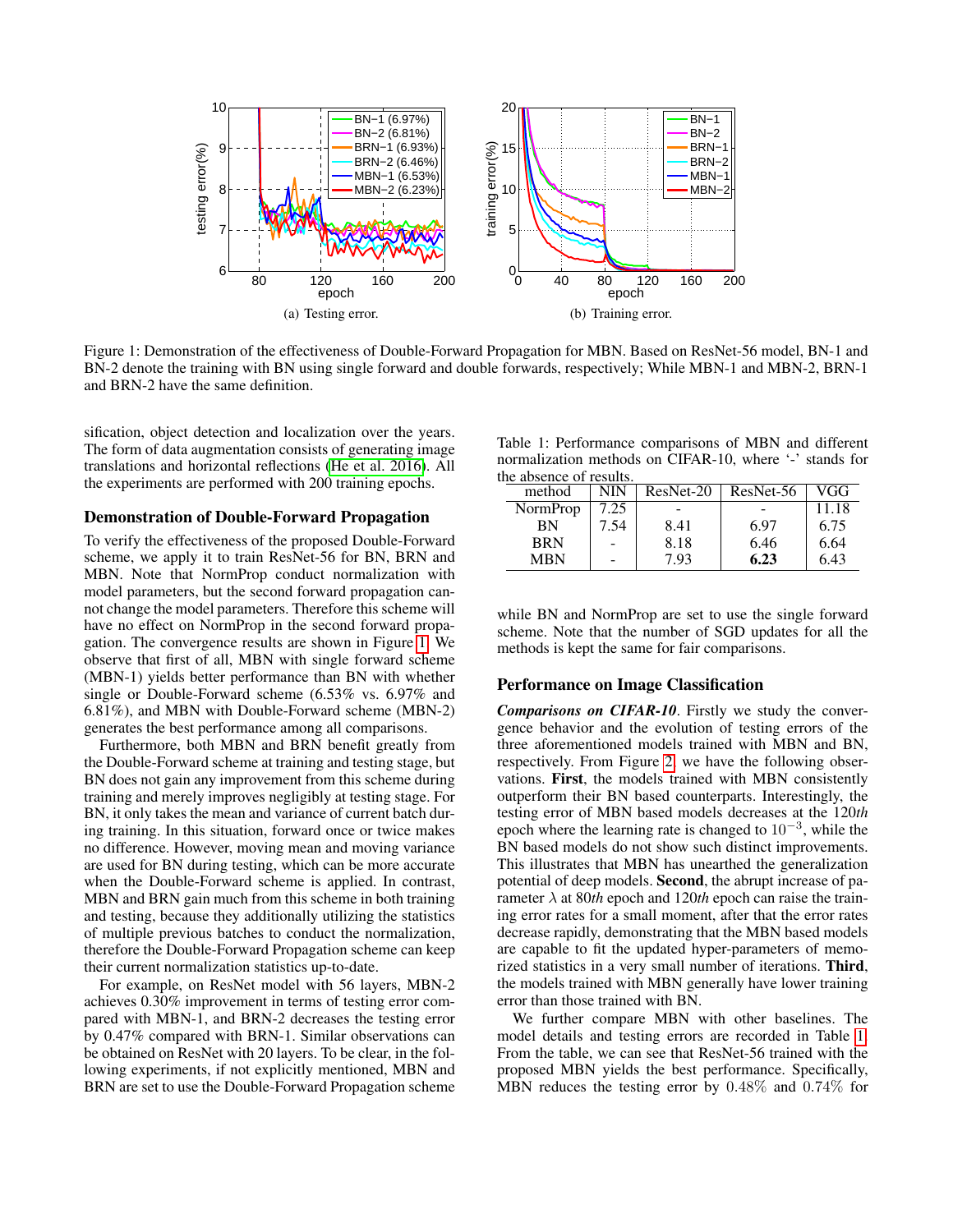

<span id="page-5-0"></span>Figure 2: Comparisons of MBN and BN when applied on different deep models. Thin curves denote the training error while the bold curves denote the testing error.

<span id="page-5-1"></span>Table 2: Performance comparisons of MBN and different normalization methods on CIFAR-100, where '-' stands for the absence of results.

| method     | NIN   | ResNet-20 | ResNet-56 | VGG   |
|------------|-------|-----------|-----------|-------|
| NormProp   | 29.24 |           |           | 39.55 |
| ΒN         | 30.26 | 32.28     | 29.27     | 27.80 |
| <b>BRN</b> |       | 32.04     | 29.17     | 27.44 |
| <b>MRN</b> |       | 31.75     | 28.97     | 26.79 |

ResNet-20 and ResNet-56, respectively. On VGG model, the MBN method still outperforms every other comparison. For BRN method, the moving averages in BRN can be very close to the batch statistics  $\mu_B$ ,  $\sigma_B$  because of the "fairly high" decay rate  $\theta$  in Eqn. [\(2\)](#page-0-0), which makes the result of BRN quite close to BN. Nevertheless, for NormProp method, it cannot be directly applied on residual module and it is only suitable for shallow models like NIN [\(Arpit et al. 2016\)](#page-7-26). Equipped with NormProp, even a 16 layers model, i.e. VGG, would very likely to explode and suffers a large reduction in performance. These results demonstrate the superior performance of the proposed MBN method.

*Comparisons on CIFAR-100*. We follow the same experimental settings in CIFAR-10 experiments for all the compared methods. The results are recorded in Table [2.](#page-5-1) Among all the evaluated models, MBN based models yield the best performance. Compared with BN, MBN exhibits 0.5% and 0.3% performance improvements on ResNet-20 and ResNet-56, respectively. For the VGG model, when trained with MBN method, it achieves a reduction of 1% in testing error, which can be a significant improvement. Note that BRN method is also able to boost the performance compared to BN, but the improvements it brings are not as much as MBN method does.

*Comparisons on ImageNet*. We evaluate the proposed method on a more challenging ILSVRC2015 dataset. We adopt two state-of-the-art models GoogLeNet [\(Szegedy et](#page-7-30) [al. 2015\)](#page-7-30) and PReLU-net [\(He et al. 2015\)](#page-7-31). To evaluate the proposed MBN method, We train VGG and ResNet of different depth using BN and MBN. The results are shown in

table [3.](#page-5-2) Several models are taken into consideration, including ResNet-18, ResNet-34, ResNet-50 and VGG with 16 layers. As shown in Table [3,](#page-5-2) MBN outperforms BN on every compared model, and shows significant improvements. More specifically, MBN decreases the top-1 testing error rate by 0.74% and 0.88% on VGG and ResNet-34, respectively. These results verify the effectiveness of the proposed method.

We also plot the convergence curves of models trained with BN and MBN in Figure [3.](#page-5-2) Different from CIFAR datasets, we do not observe the abrupt increase in training curves when increasing the hyper-parameter  $\lambda$  on ImageNet. A reasonable explanation is that the enormous training samples in ImageNet can make the memorized statistics more robust to the hyper-parameter  $\lambda$ .

Table 3: Performance comparisons on ImageNet (singlecrop testing).

<span id="page-5-2"></span>

| network   | top-1 error $(\% )$ |       | top-5 error $(\% )$ |            |
|-----------|---------------------|-------|---------------------|------------|
|           | BN                  | MBN   | BN                  | <b>MBN</b> |
| GoogLeNet | 27.31               |       | 9.15                |            |
| PReLU-net | 24.27               |       | 7.38                |            |
| VGG       | 28.07               | 27.33 | 9.33                | 8.91       |
| ResNet-18 | 30.43               | 29.79 | 10.76               | 10.23      |
| ResNet-34 | 26.73               | 25.85 | 8.74                | 8.37       |
| ResNet-50 | 24.01               | 23.67 | 7.02                | 6.74       |

#### Performance Comparison with Small Mini-batches

We investigate the effectiveness of MBN with small minibatches by setting the mini-batch size to the values in {8, 16, 32, 64, 128} to train deep models on CIFAR-10. For fair comparisons, we keep the same setting to previous experiments but constrain the training stages to have the same number of SGD iterations. As shown in Table [4,](#page-6-0) the models trained with MBN show significant improvements over their BN counterparts with all kinds of batch size, which illustrates the effectiveness of MBN with small batch sizes.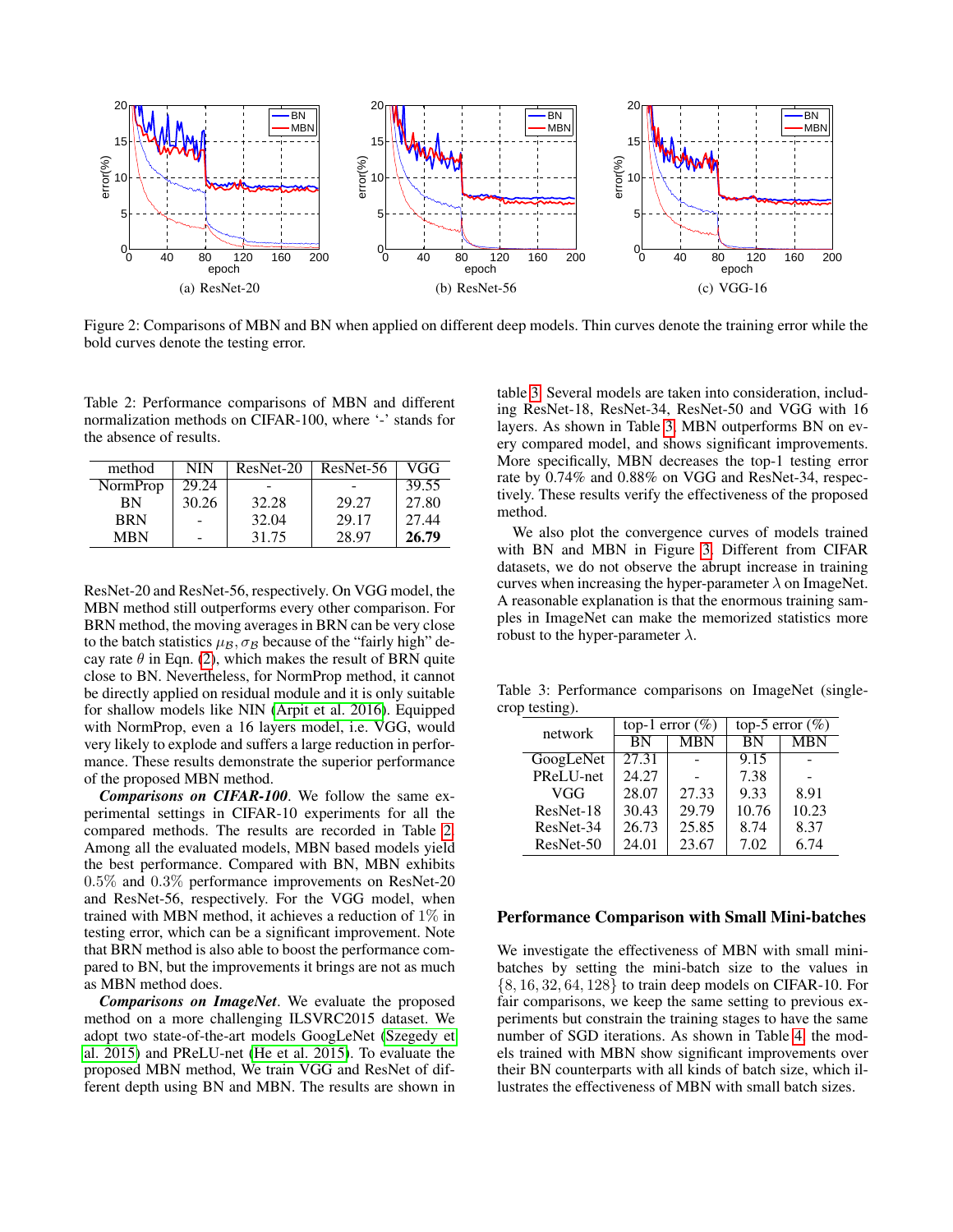

Figure 3: Results on ImageNet. Solid curves denote the MBN-based methods while dash curves denote the BN-based methods

Table 4: Testing errors of BN and MBN with different batch sizes.

<span id="page-6-0"></span>

|           | batch size | testing error $(\% )$ |       |  |
|-----------|------------|-----------------------|-------|--|
| network   |            | <b>MBN</b>            |       |  |
|           |            | BN                    |       |  |
| ResNet-56 |            | 19.64                 | 15.37 |  |
|           | 16         | 13.26                 | 11.87 |  |
|           | 32         | 10.45                 | 9.37  |  |
|           | 64         | 8.60                  | 7.79  |  |
|           | 128        | 6.97                  | 6.23  |  |

# More Discussions

## Effect of the Parameter  $\lambda$  in Eqn. [\(8\)](#page-2-4)

The choice of the weight decaying parameter  $\lambda$  is critical to the performance of MBN based models. We here study the influence of  $\lambda$  on the performance of MBN. We can either set  $\lambda$  to a fixed value or adjust it adaptively w.r.t. training epochs. Different settings and the relevant performance are recorded in Table [5.](#page-6-1) We observe that choosing a fixed value, (e.g.  $\lambda = 0.1, 0.5$  or 1) fails to produce good results. Actually, since the distribution shift is different in different stages, a fixed value of  $\lambda$  is not a reasonable choice. Here, we suggest setting a small value at the beginning and then increasing it along training time. For example, in our comparison experiments above, we set  $\lambda = 0.1$  at the beginning stage, 0.5 and 0.9 at 40% and 60% of the training procedure, respectively. With this adaptive setting of  $\lambda$ , MBN performs much better performances compared to other baselines.

<span id="page-6-1"></span>Table 5: The effect of the parameter  $\lambda$  on MBN.

| network   | settings of $\lambda$         | testing error $(\%)$ |
|-----------|-------------------------------|----------------------|
| ResNet-56 | $\lambda = \{0\}$             | 6.97                 |
|           | $\lambda = \{0.1\}$           | 6.87                 |
|           | $\lambda = \{0.5\}$           | 6.45                 |
|           | $\lambda = \{0.9\}$           | 6.81                 |
|           | $\lambda = \{0.1, 0.5, 0.9\}$ | 6.23                 |

# Influence of Memory Size

In this experiment, we investigate the influence of the memory size  $k$  on the performance of MBN. We conduct this evaluation using ResNet with 20 layers on CIFAR-10. The results are represented in Table [6.](#page-6-2) From the table, we see that the performance of MBN is relatively stable across different memory sizes. In other words, carefully adjusting the memory size is not necessary.

<span id="page-6-2"></span>Table 6: The influence of memory size on MBN.

| network   | memory size | testing error $(\% )$ |
|-----------|-------------|-----------------------|
| ResNet-20 | 10          | 7.87                  |
|           | 20          | 7.80                  |
|           | 40          | 7.83                  |

# Conclusion

In this paper, we propose a Memorized Batch Normalization (MBN) method for training DNNs. In contrast to BN which relies on a single batch to perform data normalization, MBN considers multiple recent batches to obtain more accurate estimations of the statistics. We also propose several simple techniques to alleviate the *Distribution Shift* among batches. Unlike BN, the proposed MBN method exhibits consistent behaviors in both training and inference, and it can play an effective role in dealing with small mini-batch size cases. The extensive experiments have demonstrated the effectiveness of the proposed methods.

#### Acknowledgements

This work was supported by National Natural Science Foundation of China (Grand No. 61502177 and 61602185), Recruitment Program for Young Professionals, Guangdong Provincial Scientific and Technological Funds (Grand No. 2017B090901008 and 2017A010101011), Fundamental Research Funds for the Central Universities (Grand No. D2172500 and D2172480), Special Planning Project of Guangdong Province (Grand No. 609055894069) and CCF-Tencent Open Research Fund.